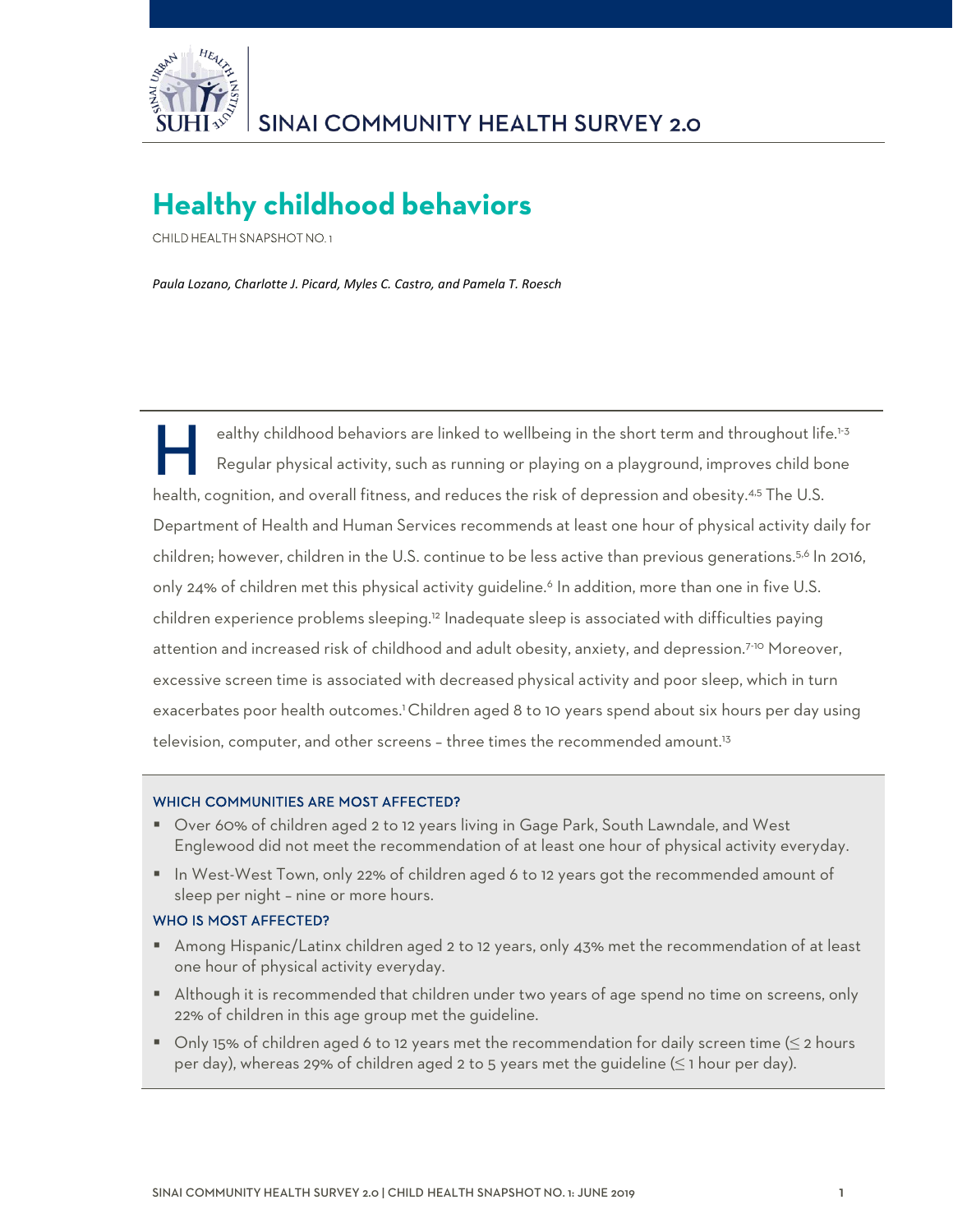

## FIGURE 1: Percent of children aged 2 to 12 years who had at least one hour of physical activity everyday in the past week by community area

#### The percent of children who met the recommended guideline of at least one hour of physical activity everyday in the past week ranged from 34% in South Lawndale to 69% in West-West Town.

# FIGURE 2: Percent of children aged 2 to 12 years who had at least one hour of physical activity everyday in the past week by age group



 Children aged 2 to 5 years were more likely to meet the recommended guideline of at least one hour of physical activity per day (71%) than children aged 6 to 12 years (39%). This difference was statistically significant.

Meeting the recommended physical activity guideline indicates that the child engaged in at least 60 minutes of physical activity everyday in the past week. Physical activity was defined as any activity that increased the child's heart rate and made him/her breathe hard some of the time. This measure was only assessed for children aged 2 to 12 years.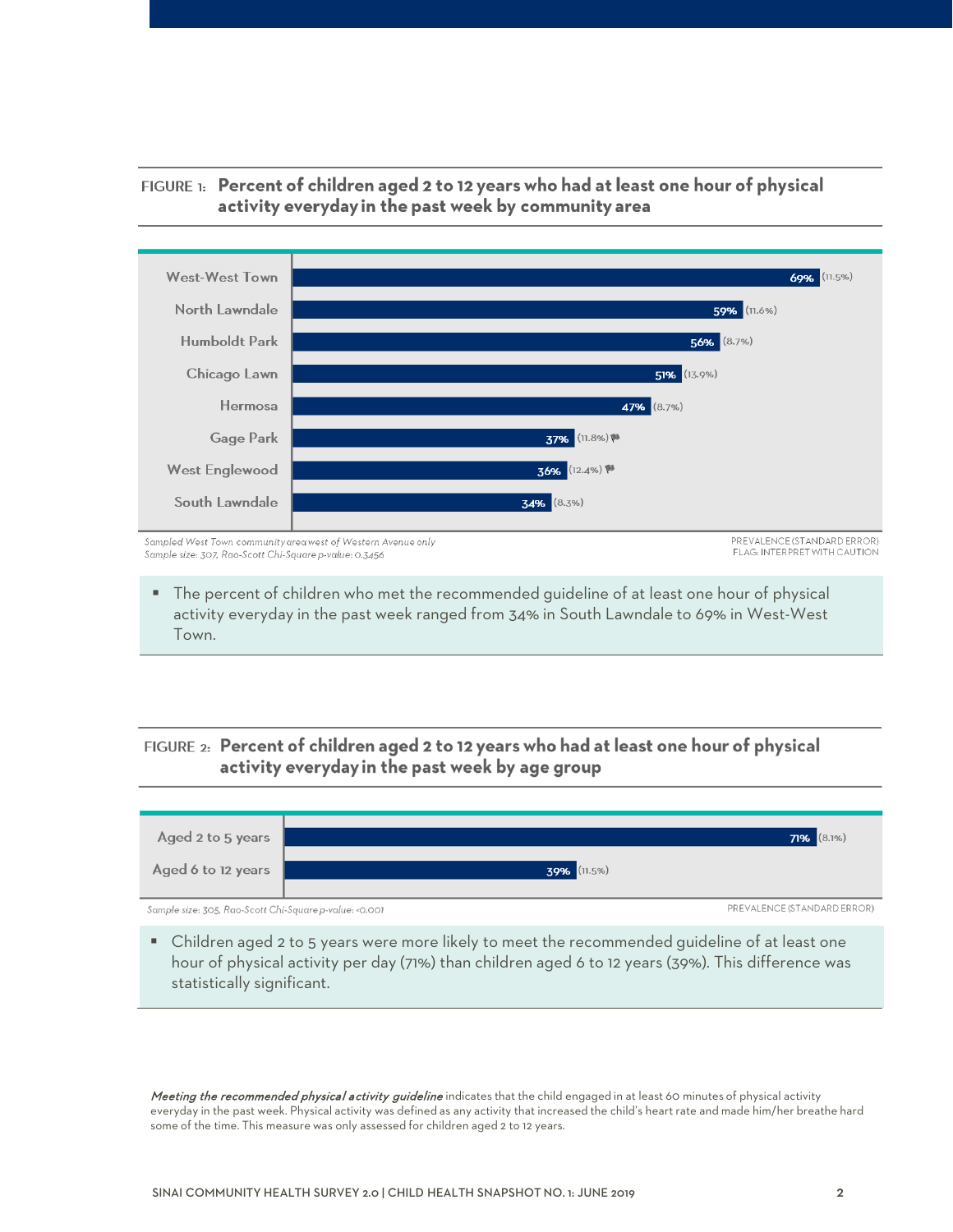

# FIGURE 3: Percent of children aged 12 years and under who met daily recommendations for screen time by community area

 The percent of children who met recommended guidelines for daily screen time ranged from 18% in South Lawndale to 29% in Chicago Lawn.

# FIGURE 4: Percent of children aged 12 years and under who met daily recommendations for screen time by age group



 Children aged 6 to 12 years were the least likely of all age groups to meet recommended guidelines for daily screen time, although differences between age groups were not statistically significant.

Meeting recommended screen time guidelines indicates that on average, children under two years of age spent no time; children aged 2 to 5 years spent one hour or less; and children aged 6 to 12 years spent two hours or less per day watching a screen. This was assessed over the past month. Screen time includes the use of videogames, television or videos, and/or computers for non-academic purposes.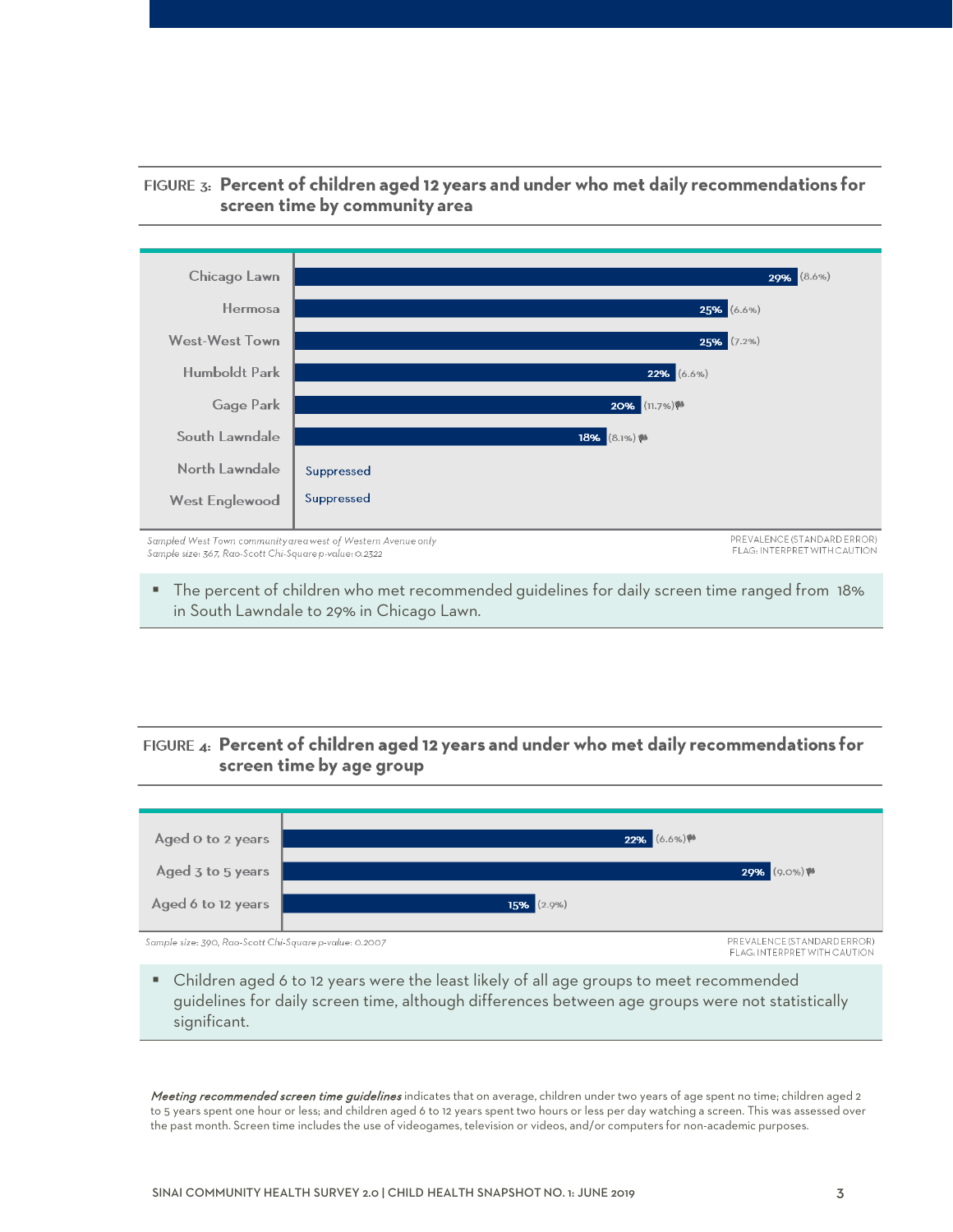

## FIGURE 5: Percent of children aged 6 to 12 years who slept the recommended nine or more hours of sleep per night by community area

 The percent of children who met the recommended guideline of nine or more hours of sleep per night ranged from 22% in West-West Town to 54% in Gage Park.

## FIGURE 6: Average hours of sleep per night by age group



 Average hours of sleep per night ranged from 8.0 among children under one year of age to 9.3 among children aged 3 to 5 years.

Meeting the recommended sleep guideline indicates that the child sleeps nine or more hours most nights. This measure was only assessed for children aged 6 to 12 years.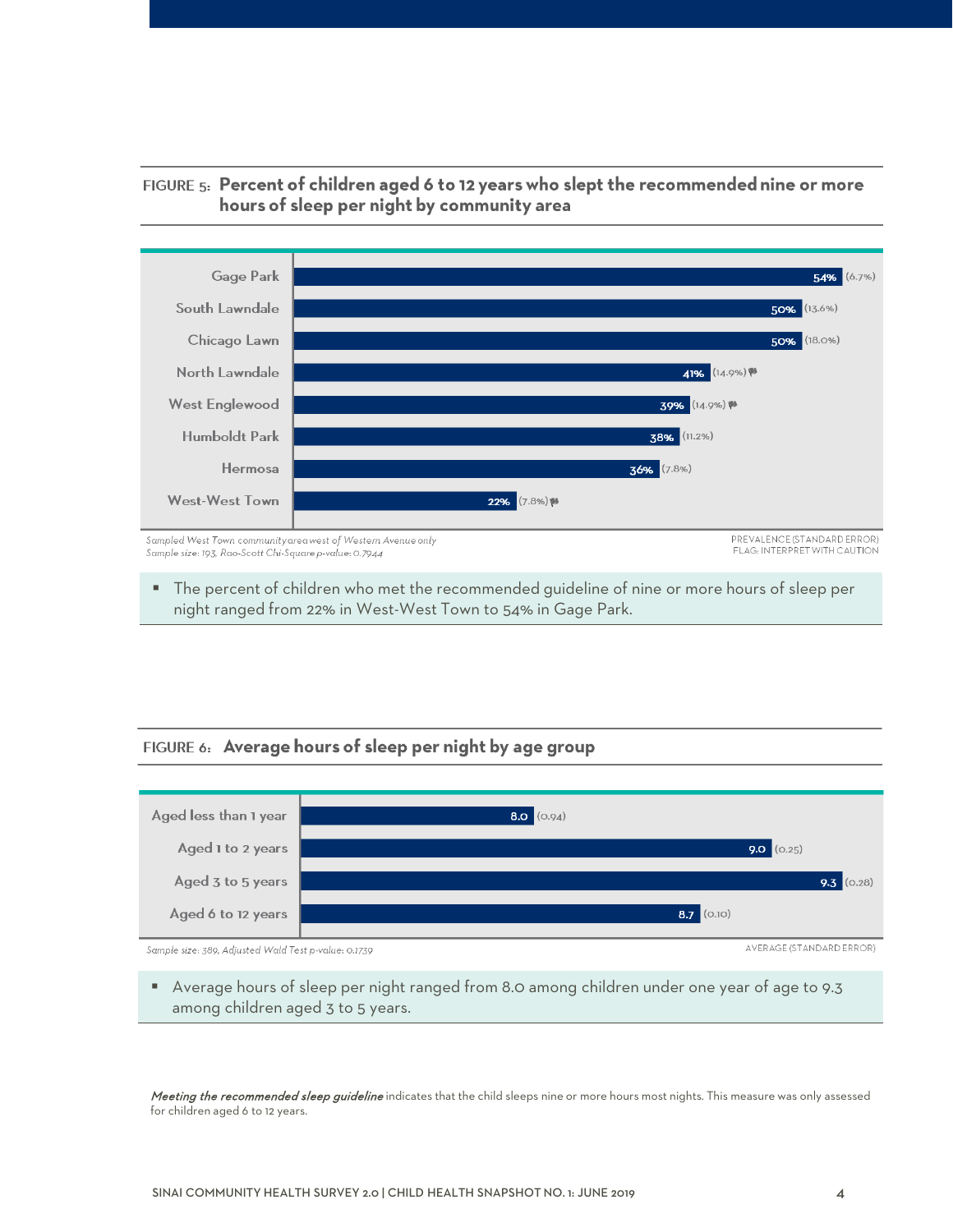#### ABOUT THE SURVEY

Sinai Urban Health Institute (SUHI) is a unique, nationally-recognized research center on the west side of Chicago. Our mission is to achieve health equity among communities through excellence and innovation in data-driven research, interventions, evaluation, and collaboration. SUHI is a proud member of Sinai Health System. For more information about SUHI, visit [www.SUHIChicago.org.](http://www.suhichicago.org/)

SUHI designed and conducted Sinai Community Health Survey 2.0 in partnership with our Community Advisory Committee and the University of Illinois at Chicago Survey Research Laboratory (SRL). SRL administered surveys face-to-face in both English and Spanish to randomly selected households from each of the ten surveyed communities. If children aged 0 to 12 years lived in the household, interviewers randomly selected one child and interviewed the child's parent or legal guardian ("primary caregiver") about the child's health. Data collection took place between March 2015 and September 2016 with a final sample size of 394 children aged 0 to 12 years.

Survey results are representative at the community area level for all communities with the exception of West Town, which was sampled west of Western Avenue only. Due to limited sample size, children from Norwood Park [and Lower West Side](http://www.sinaisurvey.org/) were excluded from community area analyses and children identified as Non-Hispanic White or Non-Hispanic Other were excluded from race/ethnicity analyses. More information about Sinai Survey is available at www.SinaiSurvey.org.

#### **METHODS**

We used weights to compute statistical estimates to ensure: (1) the estimates accounted for the differential probability of the selection of respondents; and (2) the distribution of child cases in each community area aligns with the distribution of children aged 0 to 12 years in the community area according to the 2010 Census. The Rao-Scott Chi-Square test and Adjusted Wald Test were used to test for statistical differences by community area, racial/ethnic group, sex, and age group. Findings were suppressed when the number of observations was less than five and flagged when the Relative Standard Error (RSE) was >30%, indicating that the values should be interpreted with caution.<sup>15</sup>